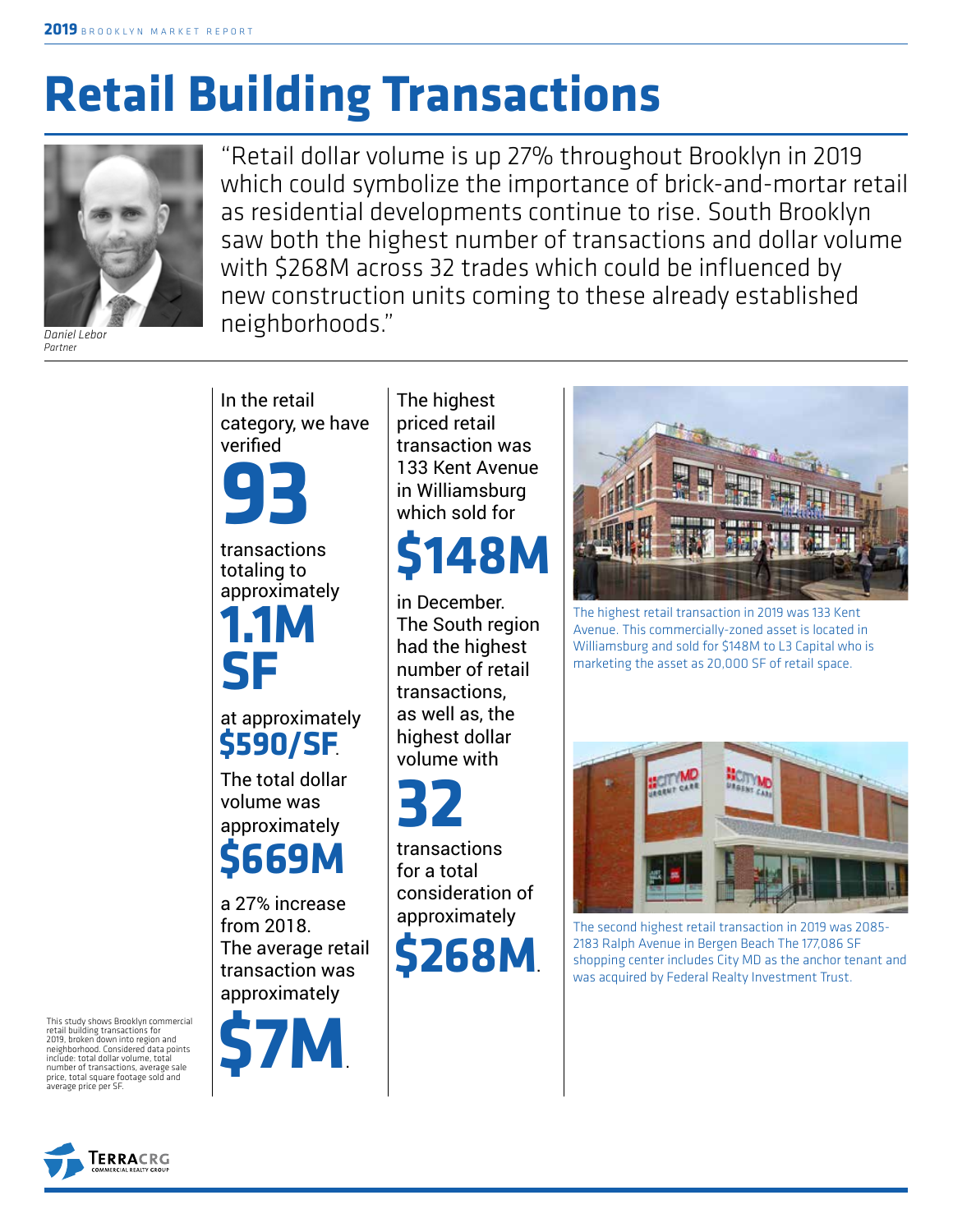#### **2019** BROOKLYN MARKET REPORT

| <b>Retail</b>                    |                      |                      |                                     |                            |                 |            |
|----------------------------------|----------------------|----------------------|-------------------------------------|----------------------------|-----------------|------------|
| Region                           | Neighborhood         | <b>Dollar Volume</b> | <b>Total</b><br><b>Transactions</b> | Avg.<br><b>Transaction</b> | <b>Total SF</b> | Avg. PPSF* |
| <b>Central Brooklyn</b>          | East Flatbush        | \$23,687,575         | 9                                   | \$2,631,953                | 39,849          | \$594      |
|                                  | Flatlands            | \$9,840,000          | 4                                   | \$2,460,000                | 33,208          | \$296      |
|                                  | Midwood              | \$22,077,500         | $\overline{7}$                      | \$3,153,929                | 58,413          | \$378      |
|                                  | Prospect Park South  | \$16,830,000         | $\overline{2}$                      | \$8,415,000                | 21,641          | \$778      |
|                                  | <b>Total/Average</b> | \$72,435,075         | 22                                  | \$3,292,503                | 153,111         | \$473      |
| <b>East Brooklyn</b>             | Brownsville          | \$825,000            | 1                                   | \$825,000                  | 2,500           | \$330      |
|                                  | Canarsie             | \$3,475,000          | $\overline{2}$                      | \$1,737,500                | 10,936          | \$318      |
|                                  | <b>East New York</b> | \$1,300,000          | $\mathbf{1}$                        | \$1,300,000                | 5,000           | \$260      |
|                                  | <b>Total/Average</b> | \$5,600,000          | 4                                   | \$1,400,000                | 18,436          | \$304      |
| <b>Greater Downtown Brooklyn</b> | Boerum Hill          | \$14,000,000         | 1                                   | \$14,000,000               | 13,950          | \$1,004    |
|                                  | Clinton Hill         | \$5,587,500          | 3                                   | \$1,862,500                | 7,944           | \$703      |
|                                  | Gowanus              | \$5,550,000          | 2                                   | \$2,775,000                | 5,656           | \$981      |
|                                  | Park Slope           | \$9,400,000          | $\overline{2}$                      | \$4,700,000                | 8,358           | \$1,125    |
|                                  | Prospect Heights     | \$2,325,000          | $\mathbf{1}$                        | \$2,325,000                | 3,890           | \$598      |
|                                  | Red Hook             | \$15,000,004         | $\mathbf{1}$                        | \$15,000,004               | 36,566          | \$410      |
|                                  | <b>Total/Average</b> | \$51,862,504         | 10                                  | \$5,186,250                | 76,364          | \$679      |
| <b>North Brooklyn</b>            | Greenpoint           | \$6,600,000          | 1                                   | \$6,600,000                | 8,850           | \$746      |
|                                  | Williamsburg         | \$198,500,000        | $\overline{4}$                      | \$49,625,000               | 100.920         | \$1,967    |
|                                  | <b>Total/Average</b> | \$205,100,000        | 5                                   | \$41,020,000               | 109,770         | \$1,868    |
| <b>North-Central Brooklyn</b>    | Bedford-Stuyvesant   | \$5,500,000          | 1                                   | \$5,500,000                | 7,815           | \$704      |
|                                  | <b>Bushwick</b>      | \$9,150,000          | 3                                   | \$3,050,000                | 15,528          | \$589      |
|                                  | Crown Heights        | \$3,350,000          | $\overline{2}$                      | \$1,675,000                | 7,040           | \$476      |
|                                  | Ocean Hill           | \$312,000            | $\mathbf{1}$                        | \$312,000                  | 2,880           | \$108      |
|                                  | South Crown Heights  | \$7,325,000          | $\mathbf{1}$                        | \$7,325,000                | 10,800          | \$678      |
|                                  | <b>Total/Average</b> | \$25,637,000         | 8                                   | \$3,204,625                | 44,063          | \$582      |
| <b>South Brooklyn</b>            | Bergen Beach         | \$85,800,000         | 2                                   | \$42,900,000               | 178,766         | \$480      |
|                                  | Brighton Beach       | \$7,500,000          | $\overline{2}$                      | \$3,750,000                | 21,320          | \$352      |
|                                  | Coney Island         | \$9,650,000          | $\overline{2}$                      | \$4,825,000                | 27,555          | \$350      |
|                                  | Gerritsen Beach      | \$1,488,800          | 3                                   | \$496,267                  | 4,008           | \$371      |
|                                  | Gravesend            | \$92,025,000         | 8                                   | \$11,503,125               | 300,547         | \$306      |
|                                  | Marine Park          | \$2,175,000          | $\overline{2}$                      | \$1,087,500                | 4,760           | \$457      |
|                                  | Sheepshead Bay       | \$69,515,550         | 13                                  | \$5,347,350                | 129,276         | \$538      |
|                                  | <b>Total/Average</b> | \$268,154,350        | 32                                  | \$8,379,823                | 666,232         | \$402      |
| <b>West Brooklyn</b>             | Bath Beach           | \$1,200,000          | 1                                   | \$1,200,000                | 5,577           | \$215      |
|                                  | Bensonhurst          | \$13,600,000         | 5                                   | \$2,720,000                | 26,405          | \$515      |
|                                  | Dyker Heights        | \$8,400,000          | 2                                   | \$4,200,000                | 12,426          | \$676      |
|                                  | Sunset Park          | \$16,875,000         | $\overline{4}$                      | \$4,218,750                | 20,730          | \$814      |
|                                  | <b>Total/Average</b> | \$40,075,000         | 12                                  | \$3,339,583                | 65,138          | \$615      |
| <b>Brooklyn Wide</b>             |                      | \$668,863,929        | 93                                  | \$7,192,085                | 1,133,114       | \$590      |

**\*** *Price per Square Foot*